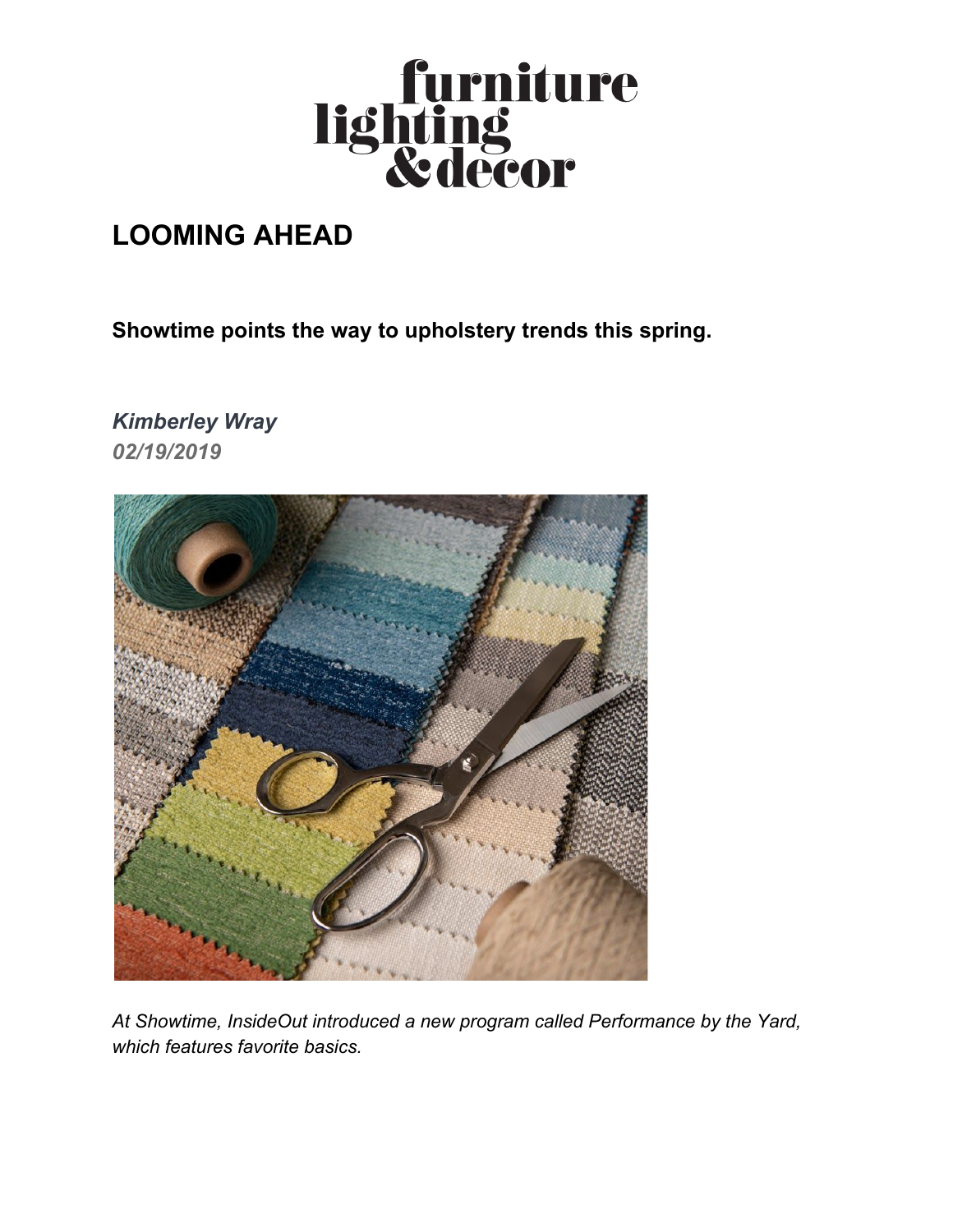## **furniture<br>lighting<br>&decor**

If the recent Showtime Fabric Fair was any indication, and it is, the name of the game in [upholstered furniture](https://www.furniturelightingdecor.com/senators-introduce-new-upholstered-furniture-flammability-legislation) at spring market will be texture, mod patterns, performance and plenty of color.

Trend forecaster Victoria Valentinas, Owner of VLV Designs who was scouting the show on behalf of thehome.com, says "color was number-one" at Showtime this go-round. "One of the big vendors at the fabric fair has a tagline, 'every color tells a story,' and I think that would be a good description of the show itself. What stood out was not one particular color (although in talking with vendors and retailers many are saying blue has risen to their number-one), but depth, with multicolored, multi-yarn, mixed, wrapped and spun yarns. Think lots of tricolor in body cloths, even in neutrals like Charcoal and Chocolate with high/low effects."

Indeed, she says, for every pattern whether solid or accent, "there were a lot of different colorways. I also heard the term 'whisper of color' referring to neutrals. Blush, which was the Pantone color of the year not too long ago, and which I think our industry was a little scared of, was everywhere along with Sage. We're warming up now, moving from the cool grays to warmer canyon colors, all the way from soft, dusty rose blushes into rusts and cognacs, along with more vibrant berries and hot pinks."

Meanwhile, the news at Inside Out was "performance by the yard," according to Christy Almond, Vice President of Product Development and Marketing at Valdese Weavers. "We're offering Inside Out's favorite basics, which include six styles in 20 colors that are the kind of foundational texture solids you would want in a program, either by the yard or by the roll. It allows customers to add colors they don't necessarily want to inventory." Almond says the styles include "a refined tweed, an indoor/outdoor velvet, a natural look that emulates a cotton linen in sun-washed, yarn-dyed colors and a really beautiful, plush chenille. With all the qualities, yarns and colors you would expect in a designer fabric line, you would have no idea they are performance, but they are made to be highly durable, pill resistant, stain and liquid resistant and cleanable with soap and water or bleach. Inside Out is really the first all-in-one performance fabric that allows